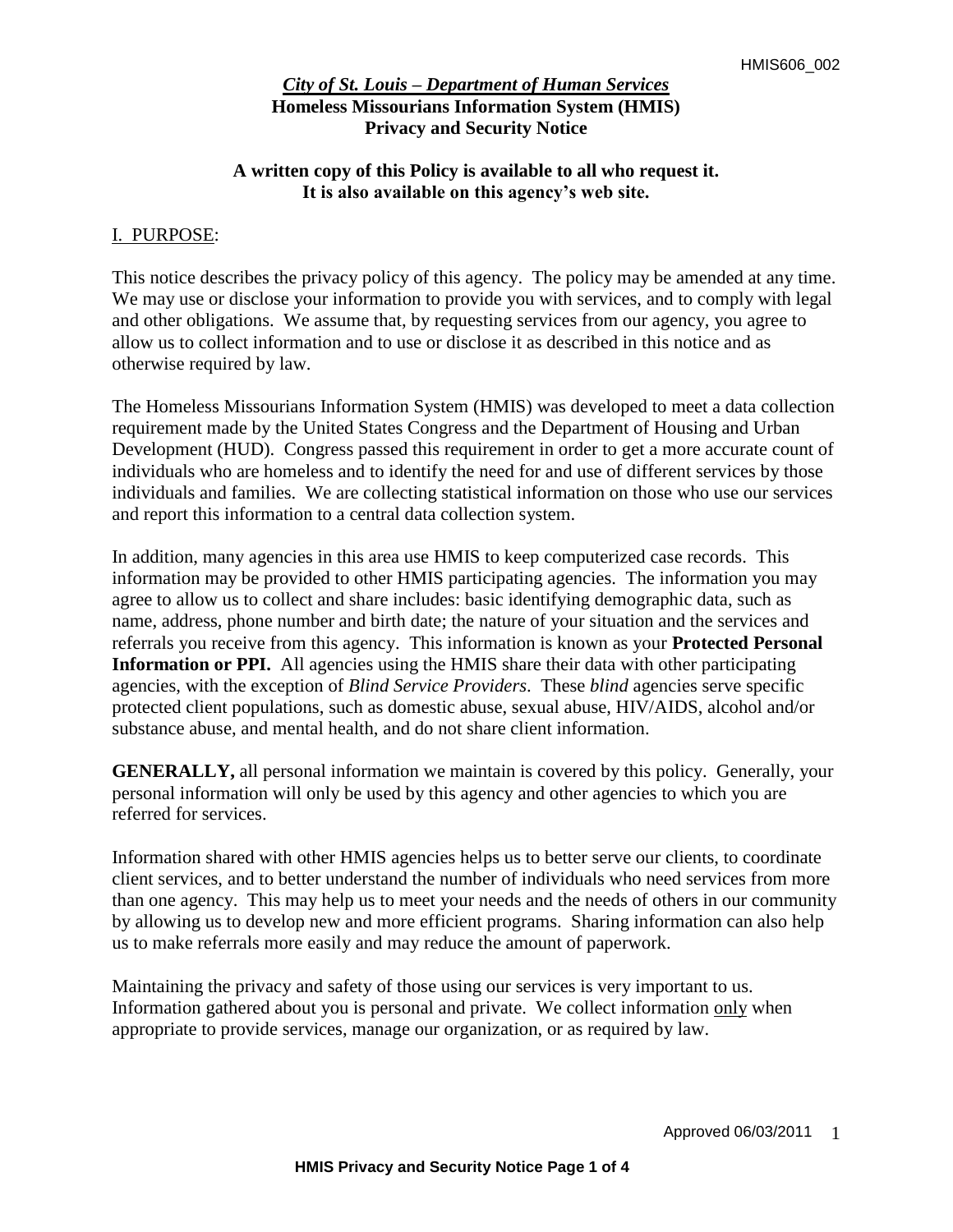## II. CONFIDENTIALITY RIGHTS:

This agency has a confidential policy that has been approved by its Board of Directors. This policy follows all HUD confidentiality regulations that are applicable to this agency, including those covering programs that receive HUD funding for homeless services. Separate rules apply for HIPPA privacy and security regulations regarding medical records.

This agency will use and disclose personal information from HMIS only in the following circumstances:

- 1. To provide or coordinate services to an individual.
- 2. For functions related to payment or reimbursement for services.
- 3. To carry out administrative functions including, but not limited to legal, audit, personnel, planning, oversight or management functions.
- 4. Databases used for research, where all identifying information has been removed.
- 5. Contractual research where privacy conditions are met.
- 6. Where a disclosure is required by law and disclosure complies with and is limited to the requirements of the law. Instances where this might occur are during a medical emergency, to report a crime against staff of the agency or a crime on agency premises, or to avert a serious threat to health or safety, including a person's attempt to harm himself or herself.
- 7. To comply with government reporting obligations.
- 8. In connection with a court order, warrant, subpoena or other court proceeding where disclosure is required.

# III. YOUR INFORMATION RIGHTS:

As a client receiving services at this agency, you have the following rights:

- 1. **Access to your record**. You have the right to review your HMIS record. At your request, we will assist in viewing the record within five working days.
- 2. **Correction of your record**. You have the right to request to have your record corrected so that information is up-to-date and accurate to ensure fairness in its use.
- 3. **Refusal**. Our ability to assist you depends on having certain personal identifying information. If you choose not to share the information we request, we reserve the right to decline to provide you with services as doing so could jeopardize our status as a service provider.
- 4. **Agency's Right to Refuse Inspection of an Individual Record**. Our agency may deny you the right to inspect or copy your personal information for the following reasons:
	- a. information is compiled in reasonable anticipation of litigation or comparable proceedings;
	- b. information about another individual other than the agency staff would be disclosed;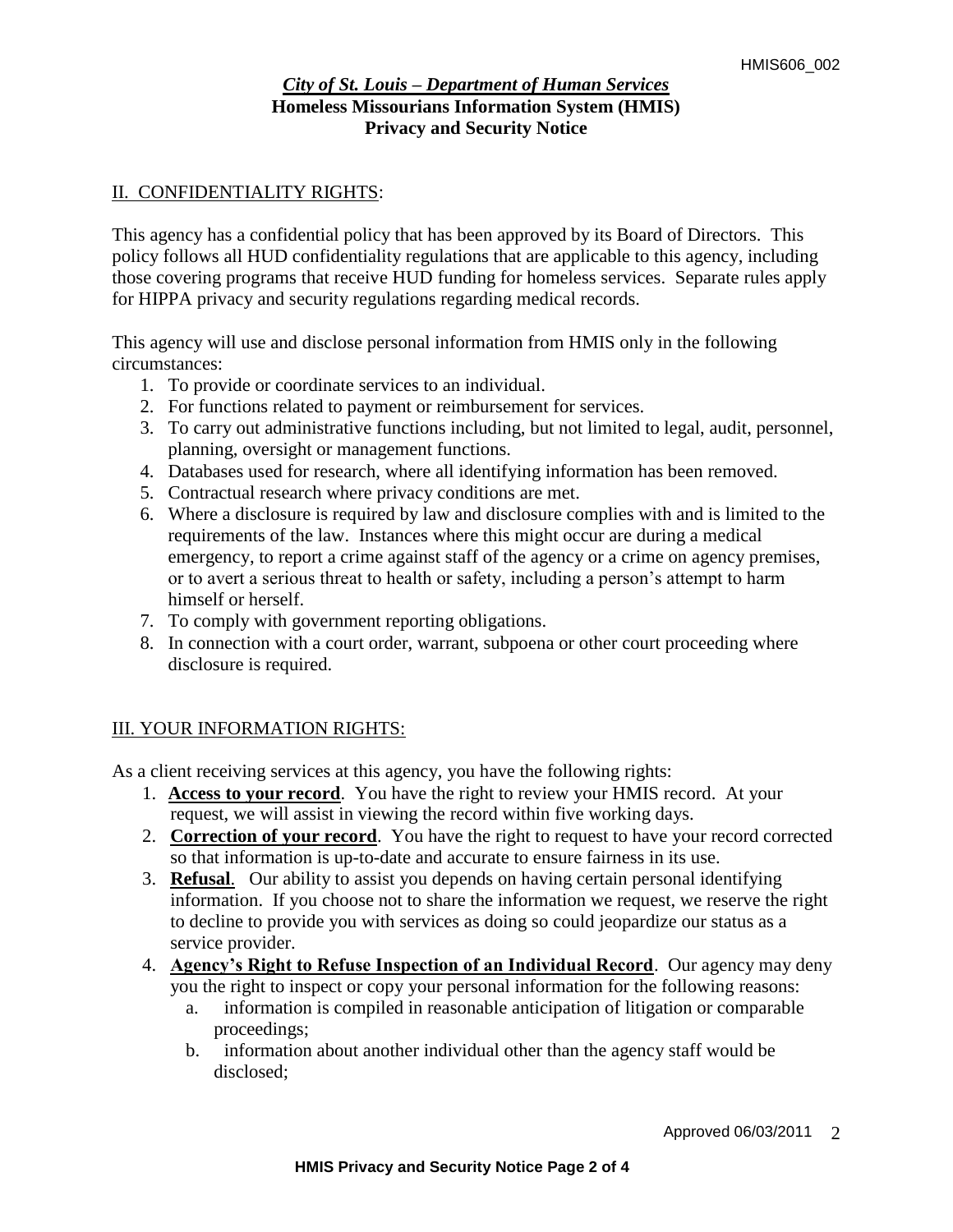- c. information was obtained under a promise of confidentiality other than a promise from this provider and disclosure would reveal the source of the information; or
- d. information, the disclosure of which would be reasonably likely to endanger the life or physical safety of any individual.
- 5. **Harassment.**The agency reserves the right to reject repeated or harassing requests for access or correction. However, if the agency denies your request for access or correction, you will be provided written documentation regarding your request and the reason for denial. A copy of that documentation will also be included in your client record.
- 6. **Grievance***.* You have the right to be heard if you feel that your confidentiality rights have been violated, if you have been denied access to your personal records, or if you have been put at personal risk, or harmed. Our agency has established a formal grievance process for you to use in such a circumstance.**To file a complaint or grievance you should contact our <Insert person to contact> at: <Insert contact information for that person here.>**

# IV. HOW YOUR INFORMATION WILL BE KEPT SECURE:

Protecting the safety and privacy of individuals receiving services and the confidentiality of their records is of paramount importance to us. Through training, policies, procedures and software, we have taken the following steps to make sure your information is kept safe and secure:

- 1. The computer program we use has the highest degree of security protection available.
- 2. Only trained and authorized individuals will enter or view your personal information.
- 3. Your name and other identifying information will not be contained in HMIS reports that are issued to local, state or national agencies.
- 4. Employees receive training in privacy protection and agree to follow strict confidentiality standards before using the system.
- 5. The server/database/software only allows individuals access to the information. Only those who should see certain information will be allowed to see that information.
- 6. The server/database will communicate using 128-bit encryption-an Internet technology intended to keep information private while it is transported back and forth across the Internet. Furthermore, identifying data stored on the server is also encrypted or coded so that it cannot be recognized.
- 7. The server/database exists behind a firewall-a device meant to keep hackers/crackers/viruses/etc. away from the server.
- 8. The main database will be kept physically secure, meaning only authorized personnel will have access to the server/database.
- 9. System Administrators employed by the HMIS and the agency support the operation of the database. Administration of the database is governed by agreements that limit the use of personal information to providing administrative support and generating reports using aggregated information. These agreements further insure the confidentiality of your personal information.